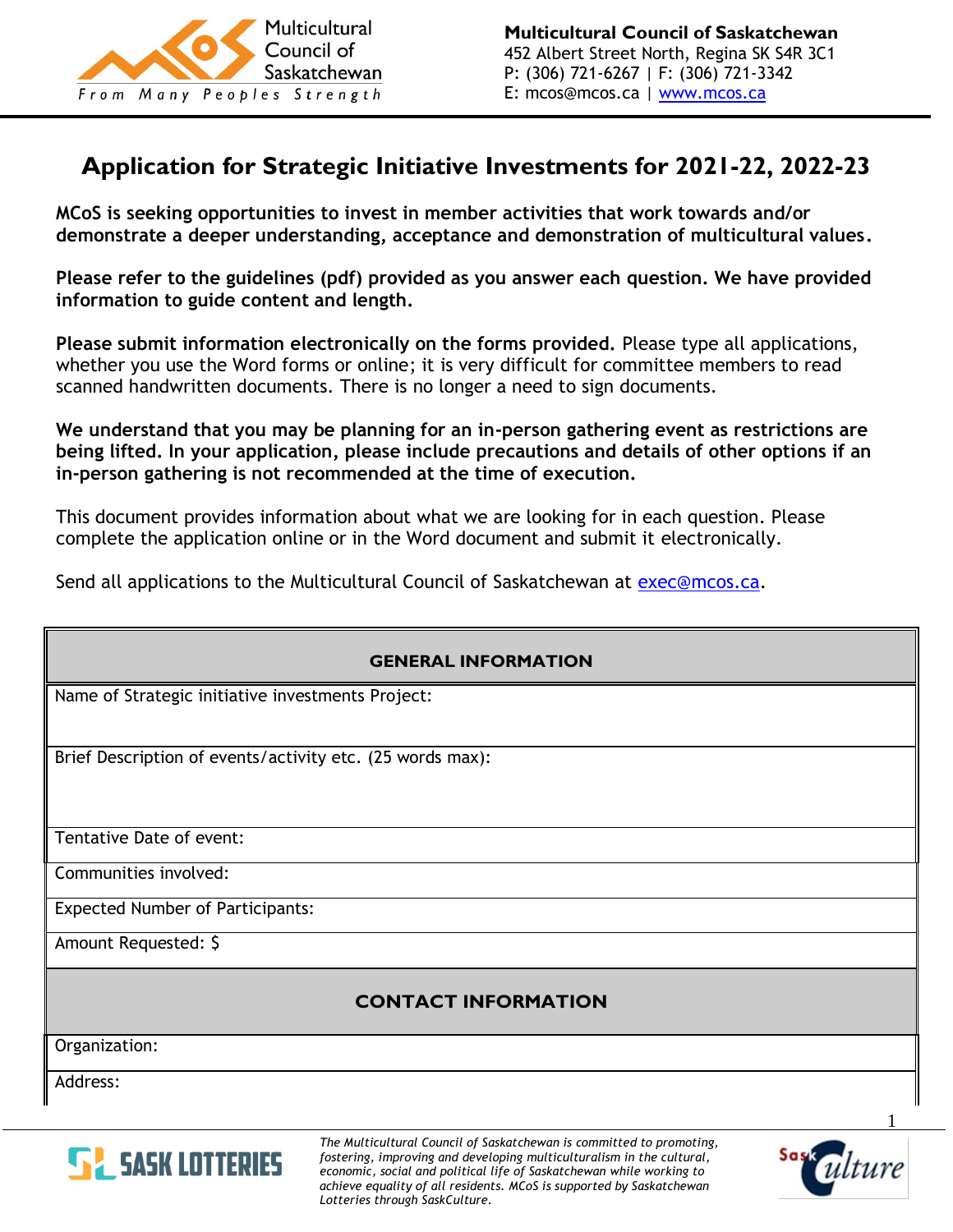

**Multicultural Council of Saskatchewan** 452 Albert Street North, Regina SK S4R 3C1 P: (306) 721-6267 | F: (306) 721-3342 E: mcos@mcos.ca | [www.mcos.ca](http://www.mcos.ca/)

| City/Town:                                                                                                                                                                                                                                                                                                                                     | Postal Code:   |  |  |  |
|------------------------------------------------------------------------------------------------------------------------------------------------------------------------------------------------------------------------------------------------------------------------------------------------------------------------------------------------|----------------|--|--|--|
| Phone Number:                                                                                                                                                                                                                                                                                                                                  | Fax:           |  |  |  |
| E-mail Address:                                                                                                                                                                                                                                                                                                                                |                |  |  |  |
| Number of paid staff: Full time:                                                                                                                                                                                                                                                                                                               | Part Time:     |  |  |  |
| <b>Contact Name:</b>                                                                                                                                                                                                                                                                                                                           |                |  |  |  |
| Organization's Auditor or Reviewer                                                                                                                                                                                                                                                                                                             | Phone Number:  |  |  |  |
| Name of Executive Director:                                                                                                                                                                                                                                                                                                                    | Name of Chair: |  |  |  |
| Indicate approval of application submission from Executive Director and/or Chair by providing email contact:<br>(MCoS will send application to them to confirm)                                                                                                                                                                                |                |  |  |  |
| <b>MCoS MEMBERSHIP</b>                                                                                                                                                                                                                                                                                                                         |                |  |  |  |
| Current Non-Profit Organization or Association MCoS Membership (\$50):<br>$\Box$ Paid previously<br>Enclosed<br>$\Box$                                                                                                                                                                                                                         |                |  |  |  |
| <b>I. OBJECTIVES</b>                                                                                                                                                                                                                                                                                                                           |                |  |  |  |
| 1. a) What are the expected Outcomes?                                                                                                                                                                                                                                                                                                          |                |  |  |  |
|                                                                                                                                                                                                                                                                                                                                                |                |  |  |  |
|                                                                                                                                                                                                                                                                                                                                                |                |  |  |  |
|                                                                                                                                                                                                                                                                                                                                                |                |  |  |  |
| I. b) Describe in detail the ways that your initiative's activities are directly related to at<br>least one of the 5 Streams of Multicultural Work (see page 1 in the Guidelines). They<br>may work in more than one, but they do not have to involve all five.<br>Please explain the connection of how the activities will achieve the goals. |                |  |  |  |
| <b>Cultural Continuity:</b><br>$\Box$                                                                                                                                                                                                                                                                                                          |                |  |  |  |
| <b>Celebration of Diversity:</b><br>$\Box$                                                                                                                                                                                                                                                                                                     |                |  |  |  |
| Anti-Racism:<br>$\Box$                                                                                                                                                                                                                                                                                                                         |                |  |  |  |
| Intercultural Connections:<br>□                                                                                                                                                                                                                                                                                                                |                |  |  |  |
| Integration:<br>$\Box$                                                                                                                                                                                                                                                                                                                         |                |  |  |  |



*The Multicultural Council of Saskatchewan is committed to promoting, fostering, improving and developing multiculturalism in the cultural, economic, social and political life of Saskatchewan while working to achieve equality of all residents. MCoS is supported by Saskatchewan Lotteries through SaskCulture.*

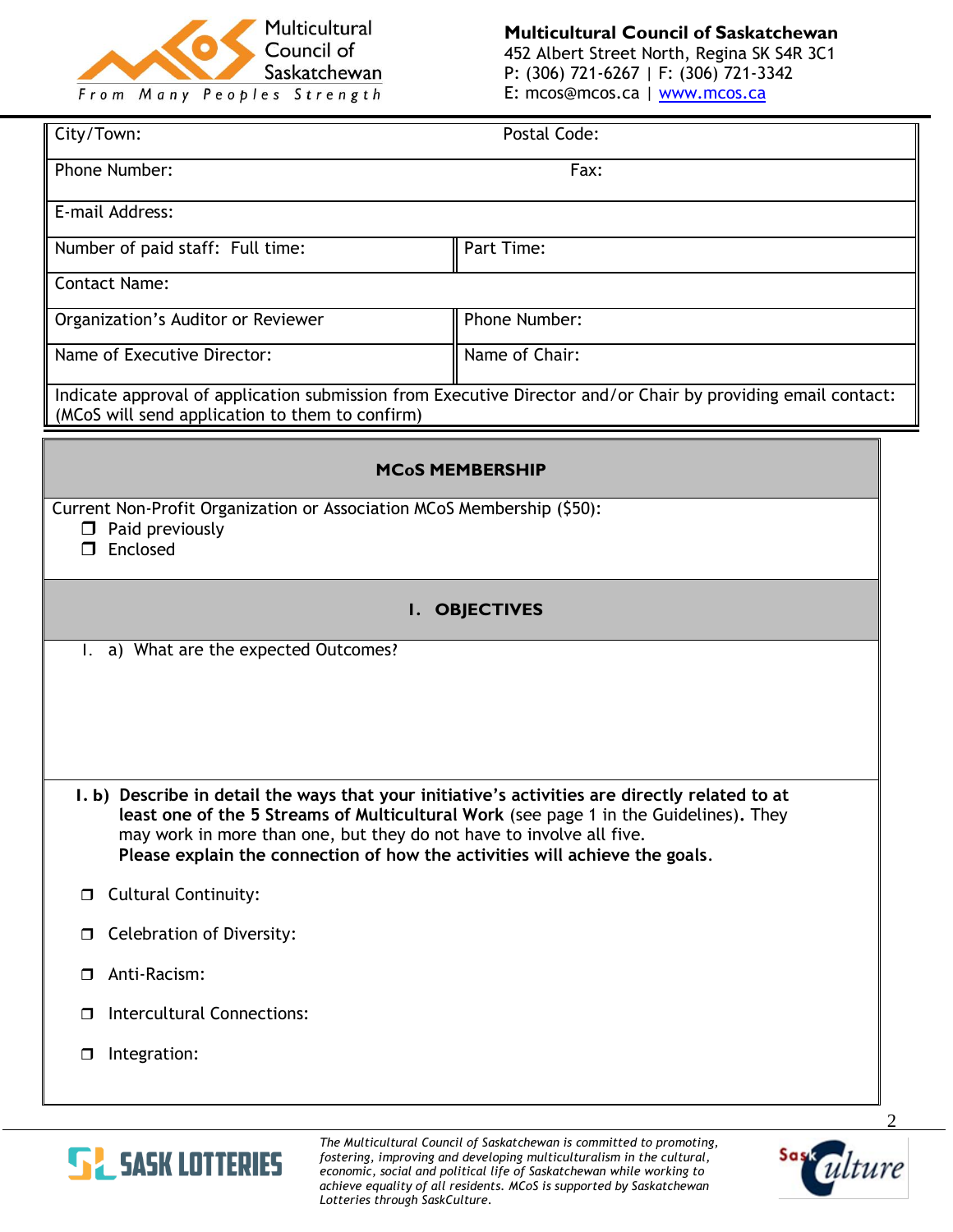

#### **2. PROJECT DESCRIPTION**

2. a) Target Group(s) of program ( (who is it for and how are they involved) and the anticipated number of participants. You might include how you will reach out beyond your own community and into the mainstream. (50-300 words. Can use bullet points.) **We understand that you may be planning for an in-person gathering event as restrictions are being lifted. In your application, please include precautions and details of other options if an in-person gathering is not recommended at the time of execution.**

2. b) Detailed description of the Strategic Initiatives Project that will support the objectives (please include any groups involved, issues to be addressed, locations, dates, etc.) (100-700 words)

2. c) Project timeline

2. d) Please briefly describe any promotion and media opportunities to draw attention to your organization, to MCoS and to the benefits of cultural diversity for Saskatchewan, if this is appropriate.

### **3. OUTCOME/IMPACT**

3. a) How will you measure the outcome or impact? How will you measure the impact of these activities on the target communities?



*The Multicultural Council of Saskatchewan is committed to promoting, fostering, improving and developing multiculturalism in the cultural, economic, social and political life of Saskatchewan while working to achieve equality of all residents. MCoS is supported by Saskatchewan Lotteries through SaskCulture.*



3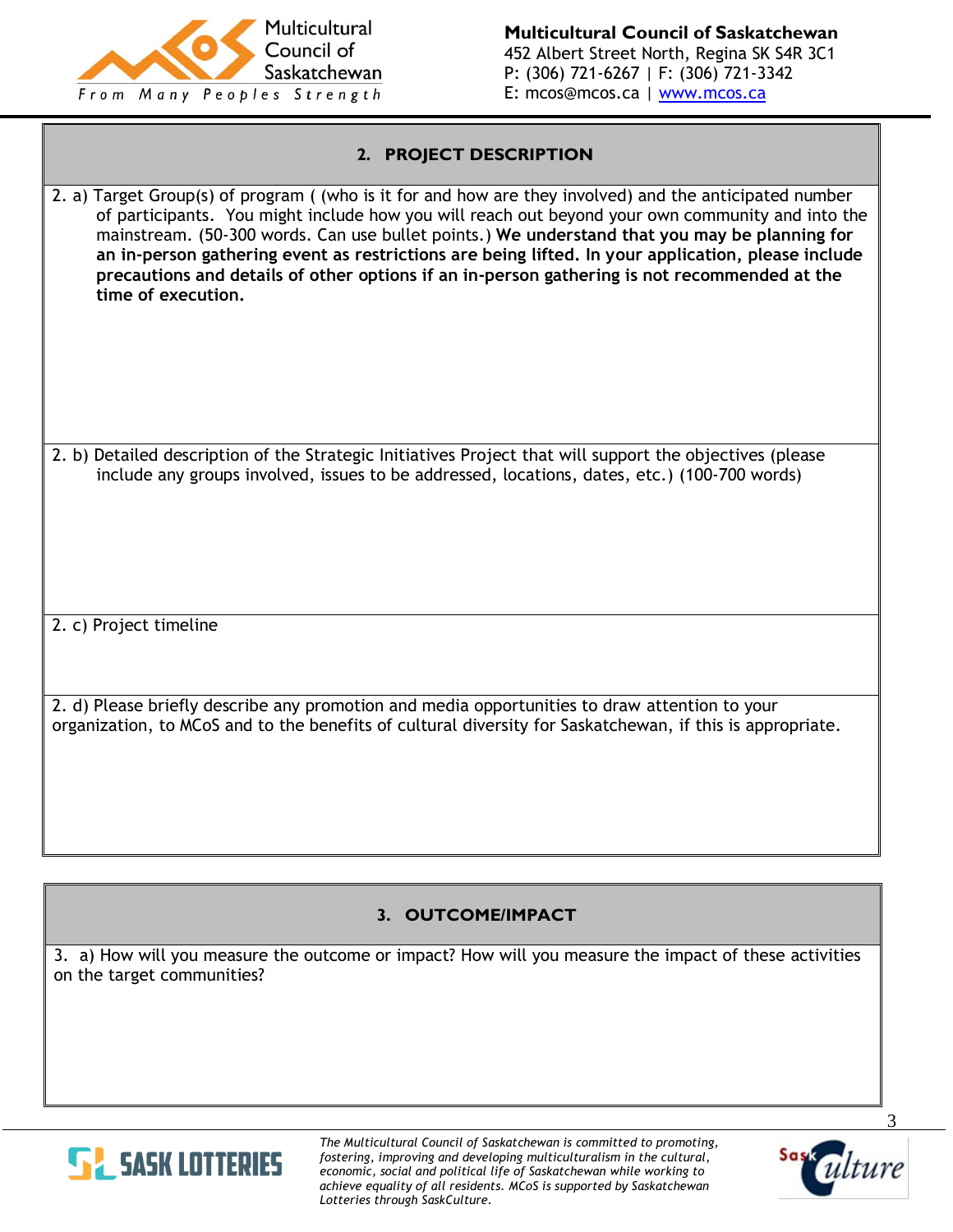

| 3. b) Please DESCRIBE any anticipated impact on the following target audiences that your project will<br>involve (20-100 words for each selected):<br>Youth:<br>$\Box$<br><b>First Nations and Métis:</b><br>п<br>Rural Communities:<br><b>D</b> Northern Communities:<br><b>D</b> Senior Citizens:<br>Newcomers:<br>$\Box$<br>Non-Specific:<br>$\Box$ |
|--------------------------------------------------------------------------------------------------------------------------------------------------------------------------------------------------------------------------------------------------------------------------------------------------------------------------------------------------------|
| 3. c) Development of leadership: How is this project helping your organization to recruit, retain and                                                                                                                                                                                                                                                  |
| develop leaders? (25-150 words. Can use bullet points.)                                                                                                                                                                                                                                                                                                |
|                                                                                                                                                                                                                                                                                                                                                        |
| 3. d) Estimated # of participants                                                                                                                                                                                                                                                                                                                      |
| 3. e) Do you expect any follow-up activities?                                                                                                                                                                                                                                                                                                          |

# **4. BUDGET**

4. a) **Please describe how the expenses correspond to the activities and objectives.** Please provide details of both your anticipated expenses and sources of revenue (you might indicate which are confirmed).

| <b>Expenses</b> | <b>Amount</b> |  |
|-----------------|---------------|--|
|                 |               |  |
|                 |               |  |
|                 |               |  |
|                 |               |  |
|                 |               |  |
|                 |               |  |
|                 |               |  |
|                 |               |  |



*The Multicultural Council of Saskatchewan is committed to promoting, fostering, improving and developing multiculturalism in the cultural, economic, social and political life of Saskatchewan while working to achieve equality of all residents. MCoS is supported by Saskatchewan Lotteries through SaskCulture.*



4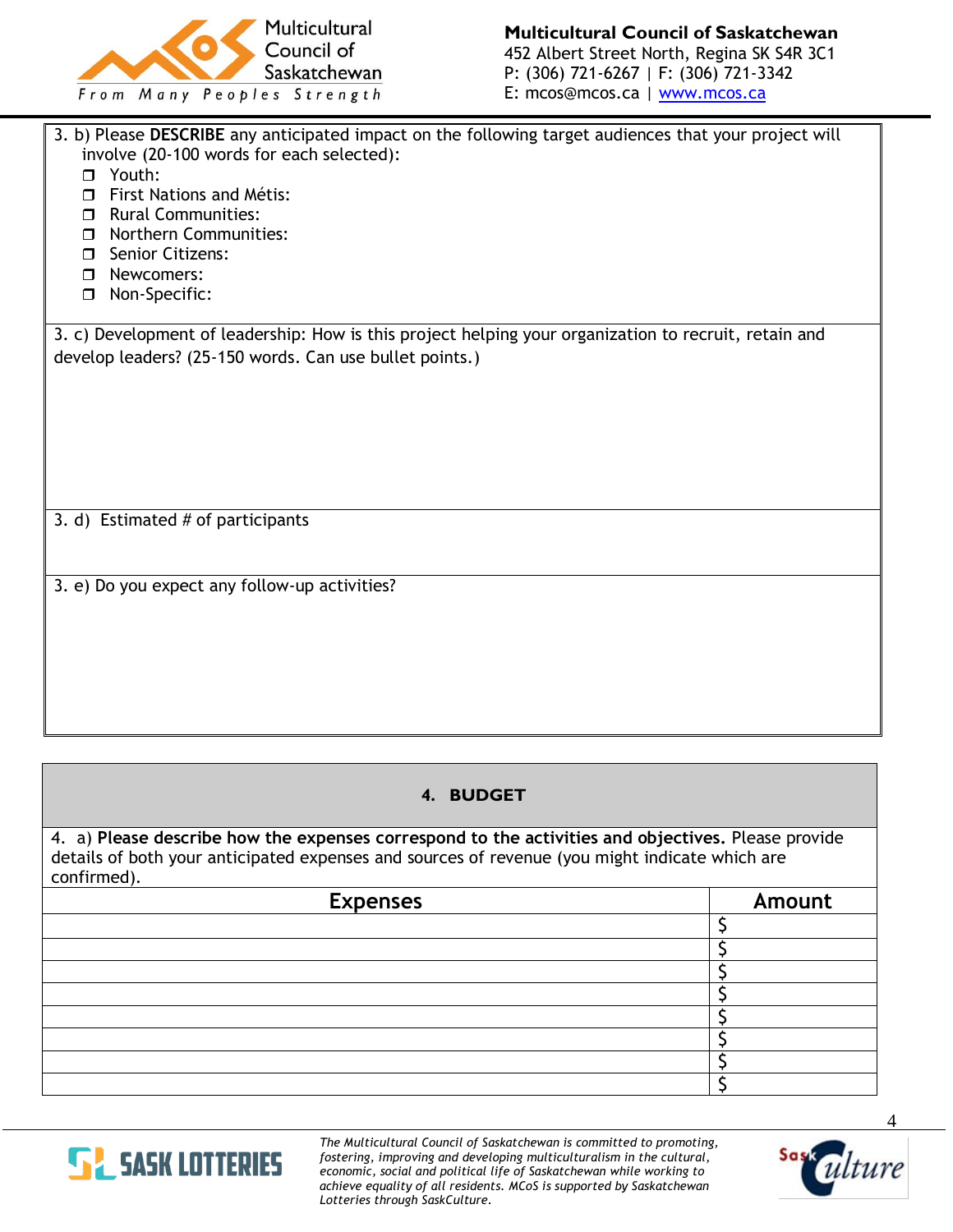

#### **Multicultural Council of Saskatchewan** 452 Albert Street North, Regina SK S4R 3C1 P: (306) 721-6267 | F: (306) 721-3342

E: mcos@mcos.ca | [www.mcos.ca](http://www.mcos.ca/)

| <b>Total</b> |  |
|--------------|--|

| <b>Revenue Sources</b>                       | Amount |
|----------------------------------------------|--------|
| MCoS- Total funding request for this project |        |
| <b>Other Grants:</b>                         |        |
|                                              |        |
|                                              |        |
|                                              |        |
|                                              |        |
|                                              |        |
|                                              |        |
|                                              | \$     |
| Self-Generated                               |        |
|                                              |        |
|                                              |        |
|                                              |        |
|                                              |        |
|                                              |        |
|                                              |        |
| <b>Total</b>                                 |        |

*Please note that alcoholic beverages are ineligible for MCoS funding, but can be part of project costs.*

In order to demonstrate how culture builds community and provide accountability, we need the following information from all MCoS members. **If you have not completed this on your membership application or need to update that information, please complete this page.** Please include organizations that are your members in the numbers. THANK YOU!

| Membership:                                                   |
|---------------------------------------------------------------|
| (a) $#$ of Individual Members                                 |
| (b) $#$ of Organizational Members                             |
| Volunteers:                                                   |
| (a) Total # of Organization's Volunteers ____                 |
| (b) Total # of Organization's Volunteer hours per year ______ |
| $Draarame$ : ( $Both$ mambar and public quants)               |

**Programs: (Both member and public events)**



*The Multicultural Council of Saskatchewan is committed to promoting, fostering, improving and developing multiculturalism in the cultural, economic, social and political life of Saskatchewan while working to achieve equality of all residents. MCoS is supported by Saskatchewan Lotteries through SaskCulture.*